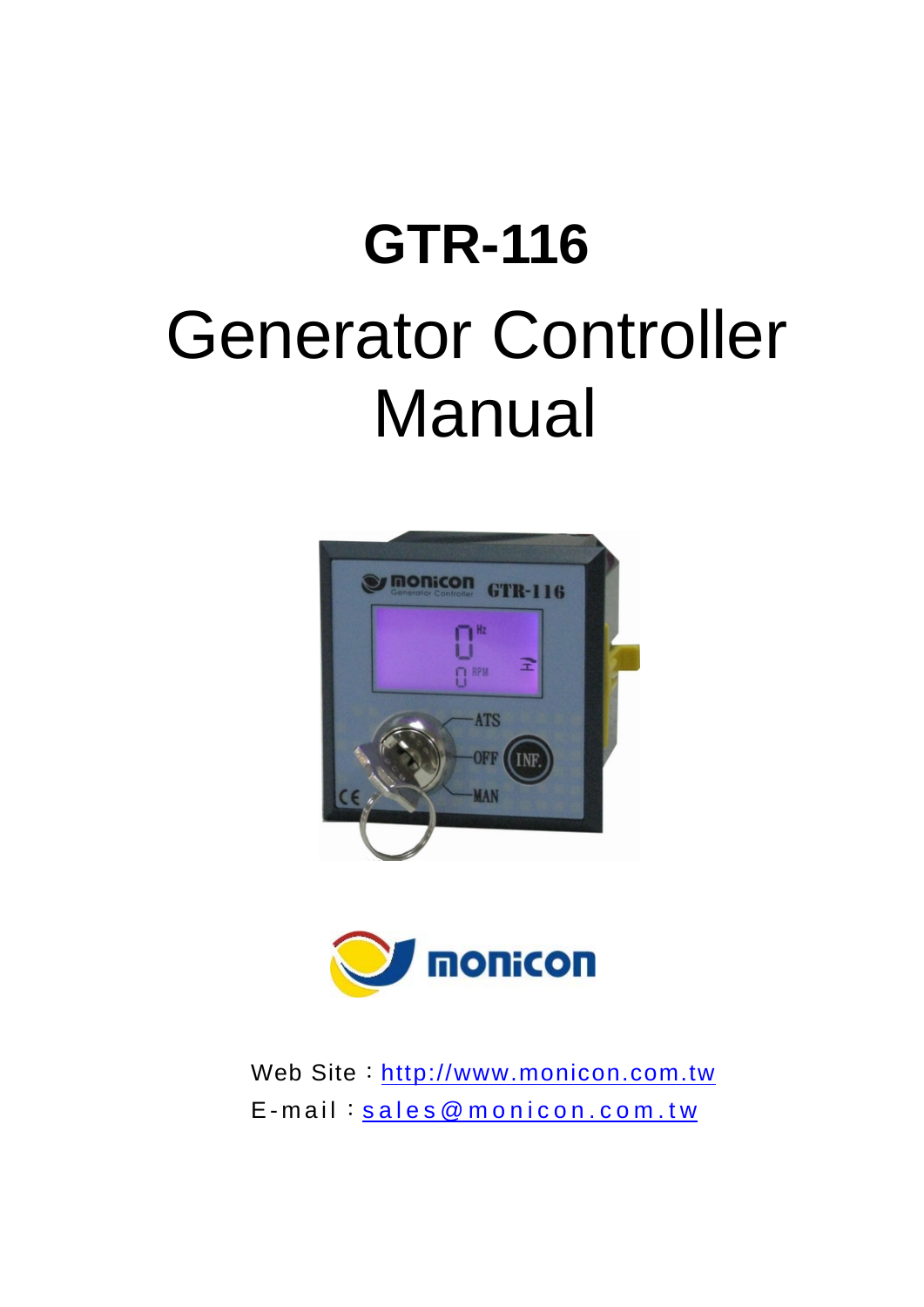

## **1. Controller Description**

GTR-116 is a multi-function diesel engine generator controller. It applies with Key switch and provides 3 kinds of operation mode: Manual, Auto, Off. No special training is required due to the easy operation. Fault protection includes: Emergency stop, Over speed, High water temperature, Low oil pressure, Low frequency, Aux. input 1 and Over crank. GTR-116 also displays the low battery voltage warring, and indicates the running status, speed status and power status.GTR-116 equips with high firm continental-type terminal that provides easy plug in and removal. Furthermore, GTR-116 has 10 pins Dip switch for adjusting parameter according to system requirements, and make it not only reducing stock but also meeting the various system specifications. GTR-116 build-in 5 output powers relays which perform high power capacity reach to 5 Amp (DC) that saves the wring for connection with extra power relays. No matter in function, protection or operation performance. GTR-116 is your best choice.

# **2. Profile**

| Icon        | <b>Descriptions</b>   | Icon           | <b>Descriptions</b> |
|-------------|-----------------------|----------------|---------------------|
| E.          | <b>Emergency Stop</b> | <b>LOWBATT</b> | Low Battery Volt    |
| ఴఴ          | High Water Temp.      | DC             | DC System           |
| ነን          | Low Oil Pressure      | ۷              | Volt Unit           |
| ▚▟▔         | Crank Failure         | Hr             | Run Hour            |
| չ           | Over Speed            | Hz             | Frequency Unit      |
| €           | Run                   |                | Low Frequency       |
| <b>AUTO</b> | Auto Mode             | 11             | Aux. Input 1        |
| OFF         | Off                   |                | <b>RPM</b> Value    |
| MAN.        | Manual Mode           |                |                     |

## **A**、**LCD Icon Descriptions**

## **B**、**Operation Switch**

**B** ATS

Auto Start function by detect ATS terminal 12 grounded.

**n** Off

Stop running engine or stand still / Reset Alarm.

■ Manual Manual start engine directly.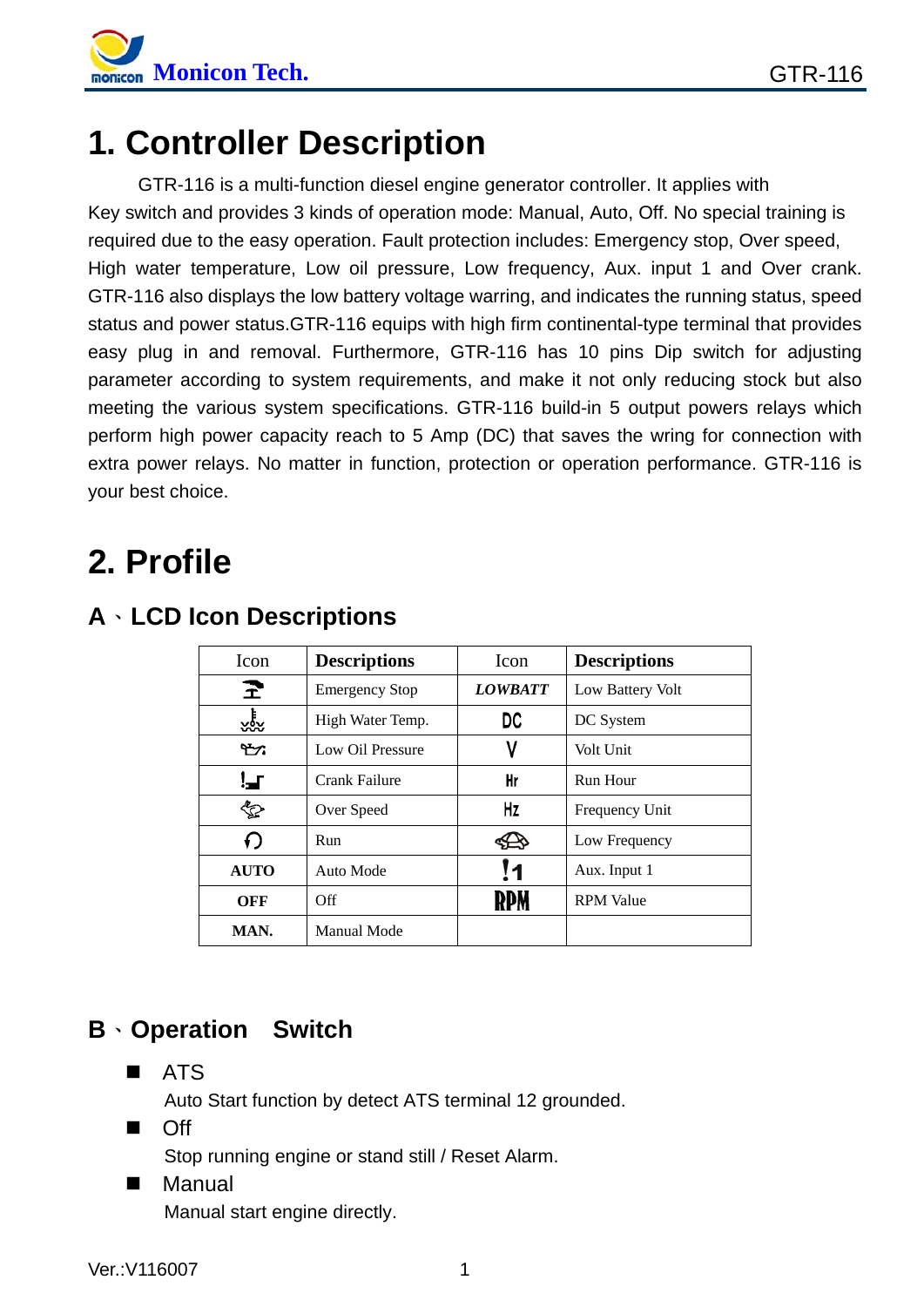

# **3. Back Panel Function Description**



Fig. 2 GTR-116 Controller Back Panel

| $\blacksquare$ | Number         | Description                      | Code        |
|----------------|----------------|----------------------------------|-------------|
| $\subset$<br>⇁ | 1              | Input power (Battery $+$ )       | $++$        |
| $\circ$        | $\overline{2}$ | Ground (Battery -)               | <b>GND</b>  |
| ਹ              | 3              | Output starter relay             | Motor       |
| $\subset$      | $\overline{4}$ | Output fuel valve relay          | Valve       |
| з              | 5              | Output alarm relay               | Alarm       |
| S              | 6              | Output stop relay                | <b>Stop</b> |
| $\prec$        | $\overline{7}$ | Idle/Pre-heat relay              | PreHeat     |
| Φ              | 8              | Charge fire point                | Charge      |
|                | 9              | Aux. Input 1 switch              | Aux. 1      |
| ◯              | 10             | Aux. switch shutdown             | Em.Stop     |
| $\circ$<br>⊃   | 11             | Input, High water temp.          | H.W.T.      |
| ⊃              | 12             | Input, Low oil press.            | L.O.P.      |
| ወ<br>C         | 13             | Input, Auto start                | <b>ATS</b>  |
|                | 14             | Input, Frequency detect terminal | F.D.1       |
| O              | 15             | Input, Frequency detect terminal | F.D.2       |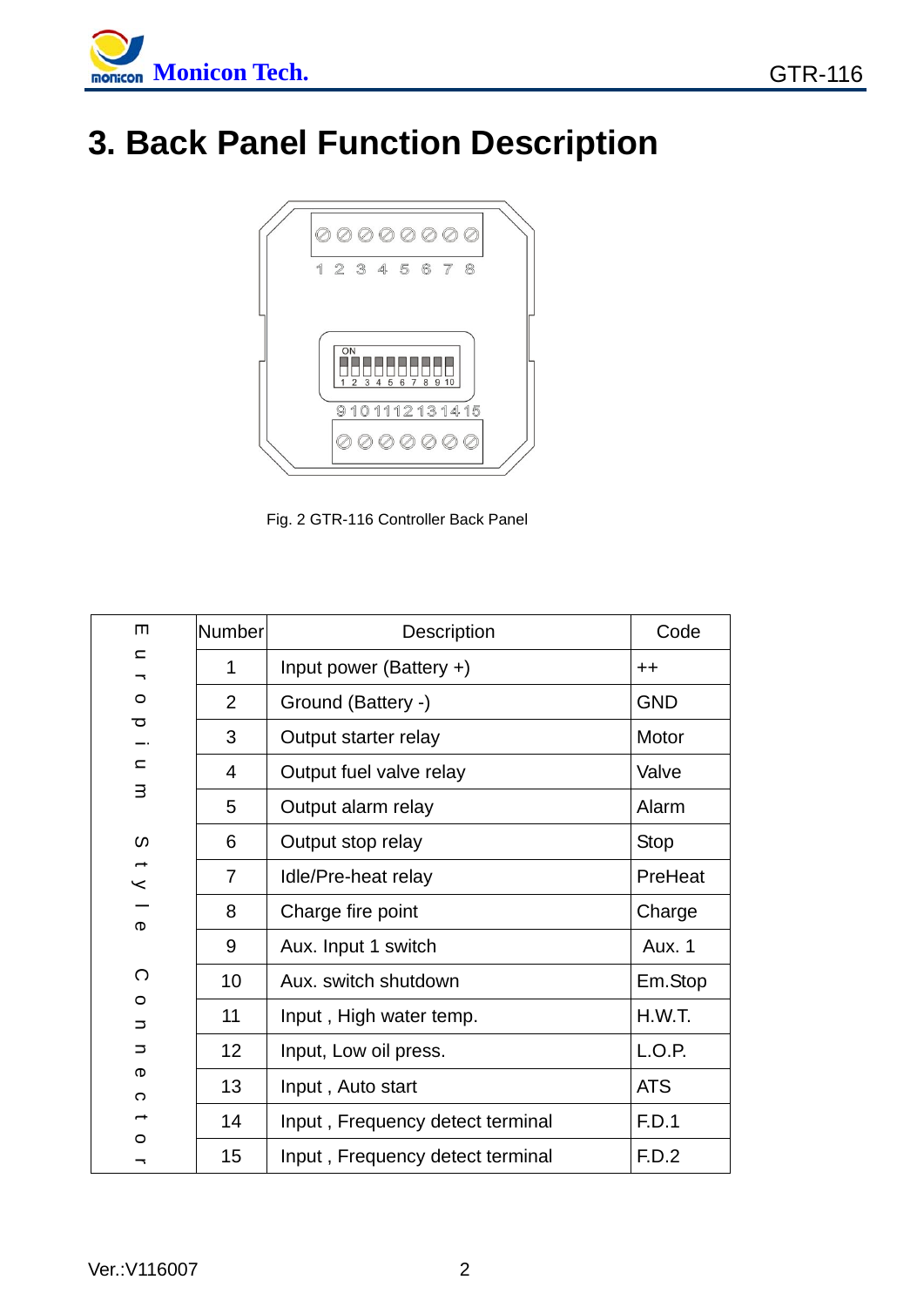

## **A**、**Dip switch settings function**

■ Pin 1 & Pin 2: Valve on to stop engine timer

| Pin1       | Pin <sub>2</sub> | Valve on stop engine delay |
|------------|------------------|----------------------------|
| <b>OFF</b> | <b>OFF</b>       | 5 sec                      |
| ON         | <b>OFF</b>       | 10 sec                     |
| <b>OFF</b> | ΟN               | 15 sec                     |
| ON         | OΝ               | 20 sec                     |

List 2 Stop Period

- Pin3: System frequency 【ON: 50Hz; OFF: 60Hz】
- Pin4: Escape motor by oil pressure switch 【ON: Enable; OFF: Disable】
- Pin5: Pressure switch type 【ON: Normal Open; OFF: Normal Close】
- Pin6: Idle / Pre-heat output delay time 【ON: 10 (120) Sec; OFF: 1 (10) Sec】
- Pin7: Low DC Volt 【ON: 10.5VDC; OFF: 21VDC】
- Pin8 & Pin9 Cooling time:

| Pin <sub>8</sub> | Pin <sub>9</sub> | Cooling time |
|------------------|------------------|--------------|
| <b>OFF</b>       | <b>OFF</b>       | 0 Sec        |
| ON               | OFF              | 60 Sec       |
| <b>OFF</b>       | ΟN               | 150 Sec      |
| ΟN               | ΟN               | 300 Sec      |

List 3 Cooling Time

■ Pin10: Idle / Pre-heat Function Select 【ON: Idle; OFF: Pre-heat】

## **4. Case Dimension**



Fig. 3 GTR-116 Case Dimension of Back View Fig. 4 GTR-116 Case Dimension of Back View

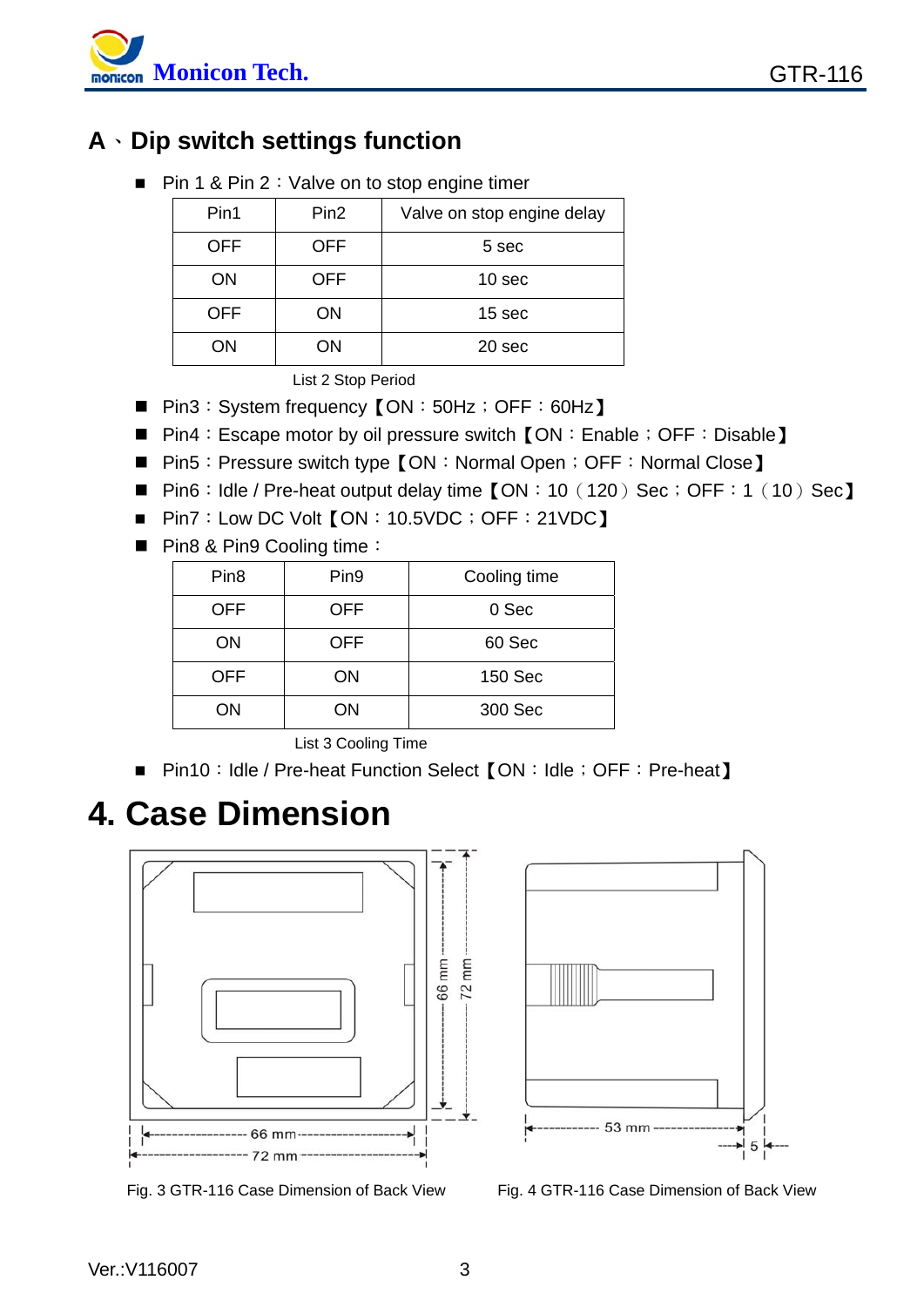

# **5. Specifications**

#### **DC supply**:

8~36 VDC

#### **Power Consumption**:

Max.5 W

#### **Measuring Frequency**:

 $0 \sim 75$  Hz (min AC Volt. 5 V; max AC Volt. 300V)

#### **Relay Output** :

Start output: 5A Valve output: 5A Idle / Pre-heat output: 5A Alarm Output: 5A Stop output: 5A

## **Ambient Temperature Range**:

 $-30$  °C  $\sim$  70 °C

#### **Dimension (W \* H \* D)**: 72mm × 72 mm × 58 mm

#### **Panel cut-out (W \* H)**: 68 mm × 68 mm

**Weight**: 190 g (0.42 lb.)

### Protections and parameters:

Auxiliary shutdown protection: 1 Sec., Normal Close Low battery warning: 5 Sec., 10.5 / 21 VDC Over speed protection: 2 Sec., 55/66 Hz Low Frequency Protection : 6 Sec., Stop Aux. Input 1 : 3 Sec., Stop High water temp. protection: 2 Sec., Normal Open Low oil pressure protection: 2 Sec., Normal Open / Normal Close Over crank: 3 attempts Cranking speed up limited: 0.5 Sec., 16Hz Safety on timer: 5 Sec (\*) (\*) All alarms are ignored until safety on timer expired, except the emergency stop and over speed.